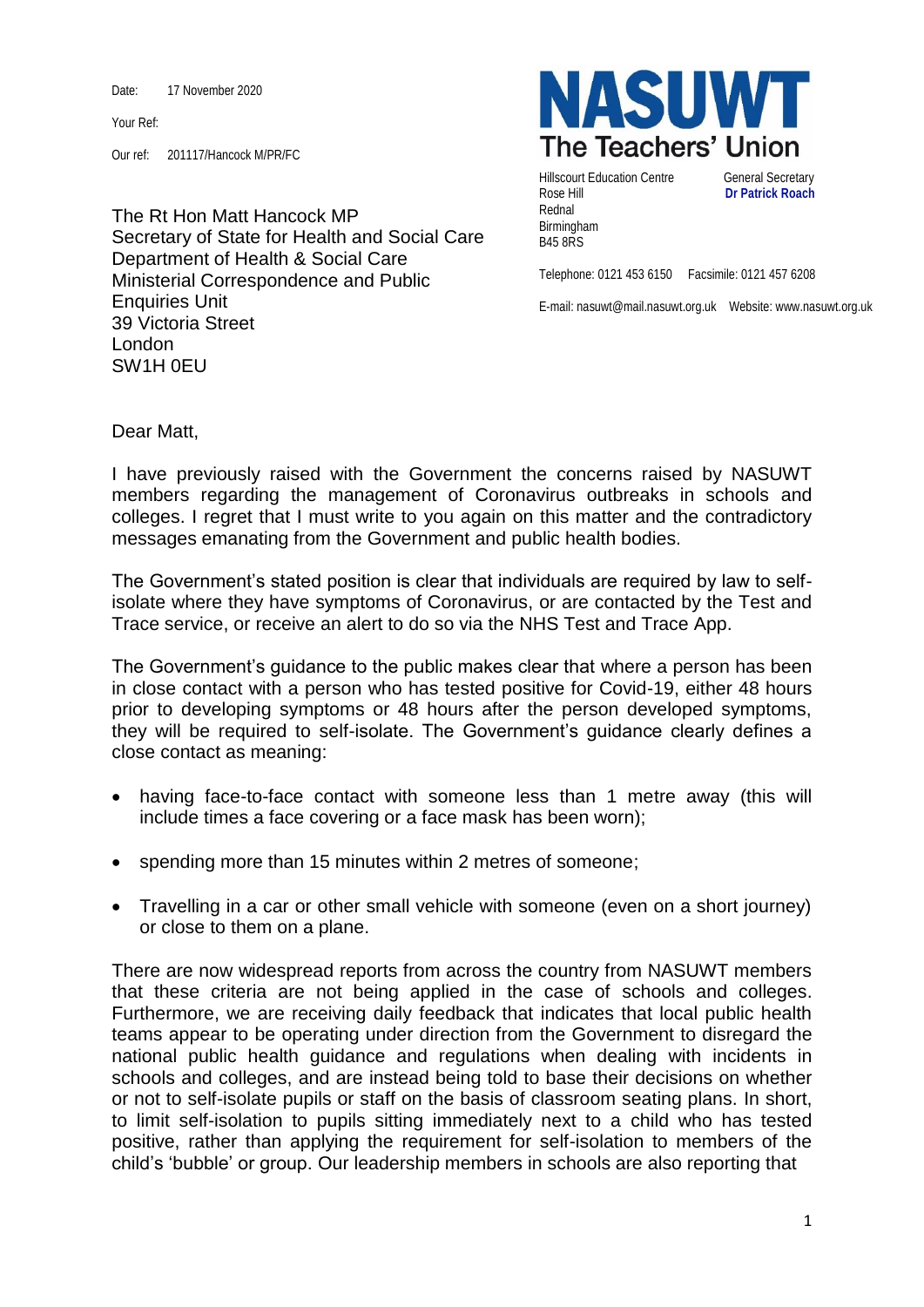they are being challenged unacceptably by public health teams where pupils have been allowed to mix freely with other pupils within the same education bubble in accordance with your general guidance to schools. Again, local public health bodies are citing directive from the Government as the reason for this.

You will appreciate that this situation is causing great anxiety for our members, whose safety will be placed at serious risk by the failure to exercise adequate measures to limit the spread of the Coronavirus. You will recognise that where alternative guidance is being applied on behalf of the Government, this will undermine the integrity of the Coronavirus risk assessments and control measures that have been put in place by school and college employers in accordance with their statutory obligations, leaving employers vulnerable to legal claims.

Furthermore, NASUWT members are deeply angered by the apparent doublestandards of the approach being taken vis self-isolation in respect of schools as compared to the Prime Minister's remarks on 16 November 2020 following the decision to self-isolate persons attending a private breakfast meeting at No.10 Downing Street.

We would be extremely concerned if the Government is now basing decisions on self-isolation in respect of Coronavirus outbreaks in schools and colleges on political or operational grounds rather than on the need to safeguard public health. We trust that you agree that teachers, children and young people and their families are entitled to the same protections as other workers and other members of the public.

I must ask, once again, that you confirm what advice your Department has given to local or national public health bodies in respect of the management of Covid-19 incidents in schools.

You will no doubt appreciate the seriousness of this matter and agree that any suggestion that public health advice should be subject to a political objective to keep pupils and teachers in schools at all costs would be wholly inappropriate and unacceptable.

It is essential that swift action is taken to protect public health in the event of any Covid-19 outbreak in a school or college and that pupils and staff who have been in contact with someone who has tested positive for COVID-19 are sent home. I must reiterate to you that it is the expectation of the NASUWT that the Government's advice to schools, together with advice from local public health teams, must put the safety of staff and pupils first.

If it is the case that alternative guidance is now being followed by public health teams, I must ask you to furnish the NASUWT with details of that advice and the scientific advice upon which it is based.